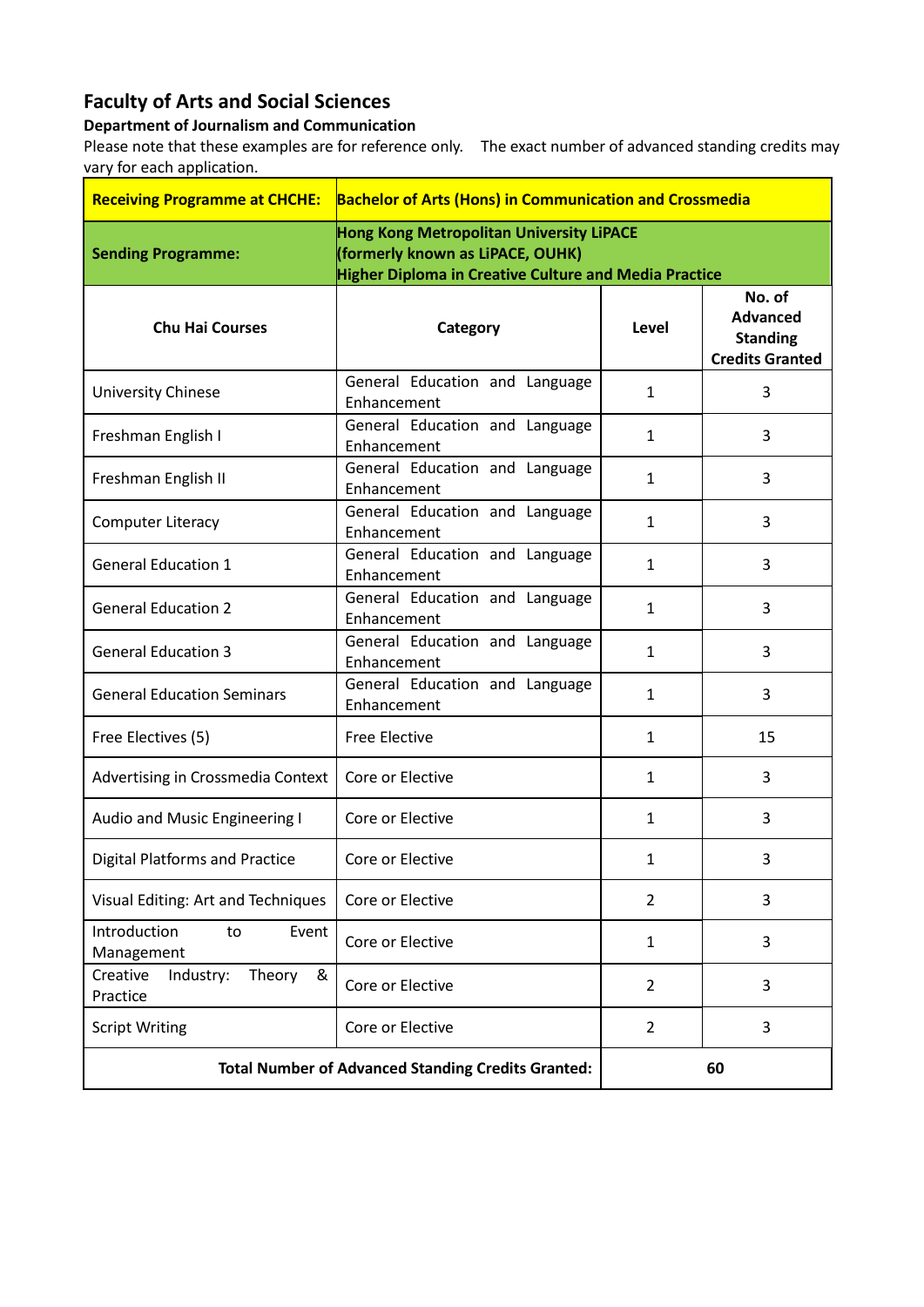| <b>Receiving Programme at CHCHE:</b>                      | <b>Bachelor of Arts (Hons) in Communication and Crossmedia</b>                                                                           |                |                                                              |
|-----------------------------------------------------------|------------------------------------------------------------------------------------------------------------------------------------------|----------------|--------------------------------------------------------------|
| <b>Sending Programme:</b>                                 | School of Continuing Studies, The Chinese University of Hong Kong<br><b>Higher Diploma Programme in Public Relations and Advertising</b> |                |                                                              |
| <b>Chu Hai Courses</b>                                    | Category                                                                                                                                 | Level          | <b>No. of Advanced</b><br><b>Standing Credits</b><br>Granted |
| Freshman English I                                        | General Education and Language<br>Enhancement                                                                                            | $\mathbf{1}$   | 3                                                            |
| Freshman English II                                       | General Education and Language<br>Enhancement                                                                                            | $\mathbf{1}$   | 3                                                            |
| <b>University Chinese</b>                                 | General Education and Language<br>Enhancement                                                                                            | $\mathbf{1}$   | 3                                                            |
| <b>Computer Literacy</b>                                  | General Education and Language<br>Enhancement                                                                                            | $\mathbf{1}$   | 3                                                            |
| <b>General Education 1</b>                                | General Education and Language<br>Enhancement                                                                                            | $\mathbf{1}$   | 3                                                            |
| <b>General Education 2</b>                                | General Education and Language<br>Enhancement                                                                                            | $\mathbf{1}$   | 3                                                            |
| <b>General Education 3</b>                                | General Education and Language<br>Enhancement                                                                                            | $\mathbf{1}$   | 3                                                            |
| <b>General Education Seminars</b>                         | General Education and Language<br>Enhancement                                                                                            | $\mathbf{1}$   | 3                                                            |
| Free Electives (4)                                        | <b>Free Elective</b>                                                                                                                     | $\mathbf{1}$   | 12                                                           |
| Advertising in Crossmedia Context                         | <b>Departmental Core or Electives</b>                                                                                                    | $\mathbf{1}$   | 3                                                            |
| <b>Art Communication</b>                                  | Departmental Core or Electives                                                                                                           | 1              | 3                                                            |
| Advertising: Context & Theory                             | Departmental Core or Electives                                                                                                           | $\mathbf{1}$   | 3                                                            |
| Interactive<br>Communication<br>Theory                    | Departmental Core or Electives                                                                                                           | $\overline{2}$ | 3                                                            |
| Principle and Practice of Public<br>Relations             | Departmental Core or Electives                                                                                                           | 2              | 3                                                            |
| <b>Intercultural Communication</b>                        | Departmental Core or Electives                                                                                                           | 2              | 3                                                            |
| Public<br>Relations<br>Planning<br>Workshop               | Departmental Core or Electives                                                                                                           | 3              | 3                                                            |
| <b>Media Relations Management</b>                         | Departmental Core or Electives                                                                                                           | 3              | 3                                                            |
| <b>Total Number of Advanced Standing Credits Granted:</b> |                                                                                                                                          |                | 60                                                           |